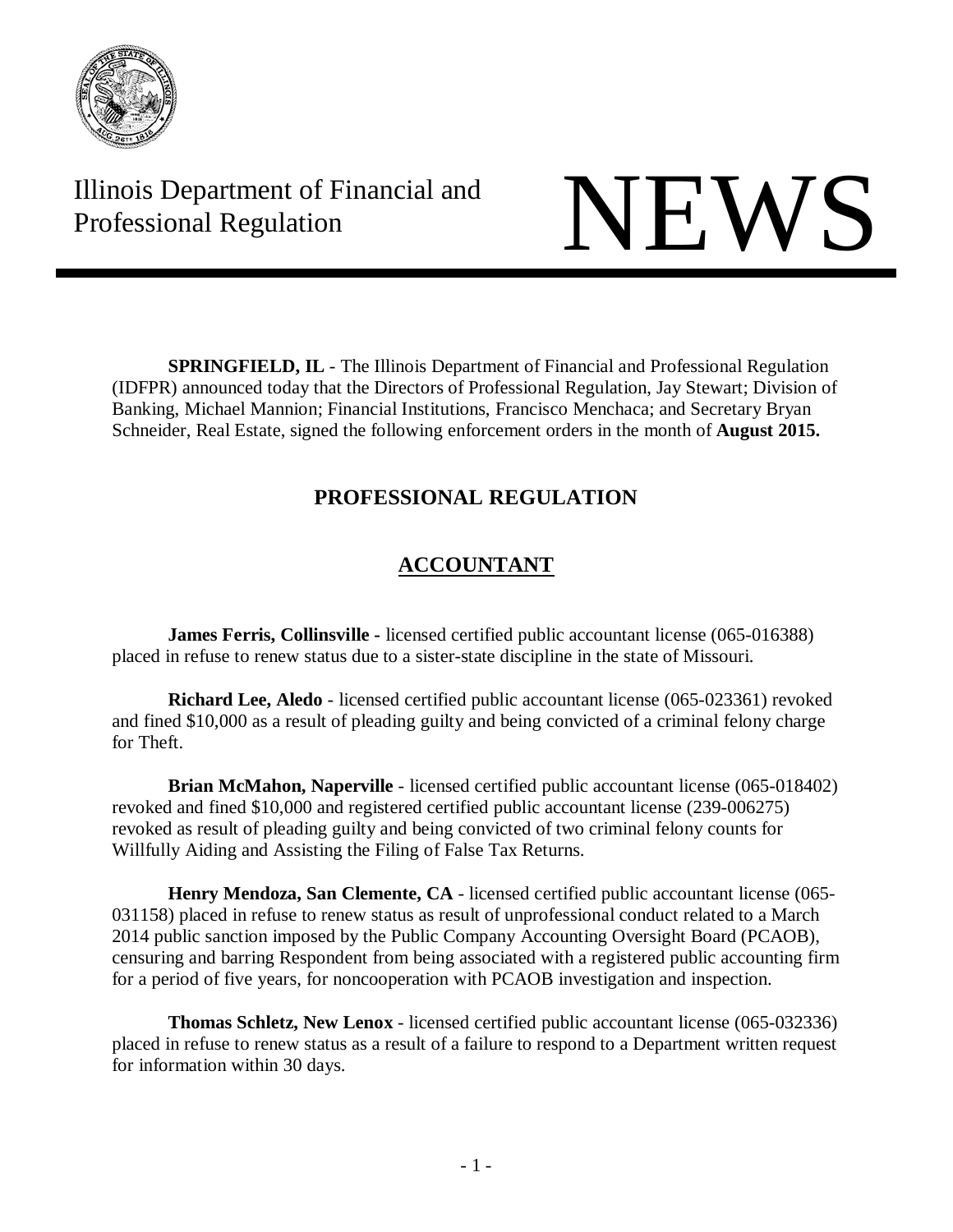# **ARCHITECTS, LAND SURVEYORS, PROFESSIONAL ENGINEERS AND STRUCTURAL ENGINEERS**

**Layne Christensen Co., Mission Woods, KS** - (unlicensed) ordered to cease and desist the unlicensed practice of professional engineering.

**Lawrence Fischer, Orlando, FL** - professional engineering license (062-049402) placed in refuse to renew status as result of him failing to meet the continuing education requirements by not providing the Department with proof of fully completing all continuing education required hours.

**Michael Keebler, Springfield** - licensed professional engineer license (062-054510) and Environmental Management Inc.'s professional engineering design firm license (184-003132) both indefinitely suspended for a minimum of five years after pled guilty to two counts of conspiracy to commit mail fraud in Federal Court while operating the design business.

**MAAS & Sons Co., Moline** - (unlicensed) ordered to cease and desist the unlicensed practice of professional land surveyor.

**James Simpson, Chino, CA** - (unlicensed) ordered to cease and desist the unlicensed practice of professional engineering.

**Devon Williams, Chicago** - (unlicensed), **DRW Industrial Consulting, Chicago -** (unlicensed), **BN National Trail, Newton** - (unlicensed), and **Anthony Quinones, Chicago -** (unlicensed) all ordered to cease and desist the unlicensed practice of advertising/offering professional engineering services.

**Bialy Wojciech, Schiller Park** - (unlicensed) ordered to cease and desist the unlicensed practice of professional engineering and/or architecture.

## **BARBER, COSMETOLOGY, ESTHETICS AND NAIL TECHNOLOGY**

**Solomon Byrd, Chicago** - barber license (006-064925) issued and placed on probation for two years due to prior criminal convictions.

**Edwin Perez, Chicago** - barber license (006-064926) issued and placed on indefinite probation for a minimum of six months due to prior criminal convictions.

**Jacqueline Andrews, Chicago** - cosmetologist license (011-254919) renewed with reprimand and fined \$500 based on material misstatement to the Department.

**La Donna Blackburn, San Antonio, TX** - cosmetologist license (011-253030) placed on probation to terminate on September 30, 2015, must complete continuing education and fined \$350 for failure to complete required continuing education for the 2011 renewal period.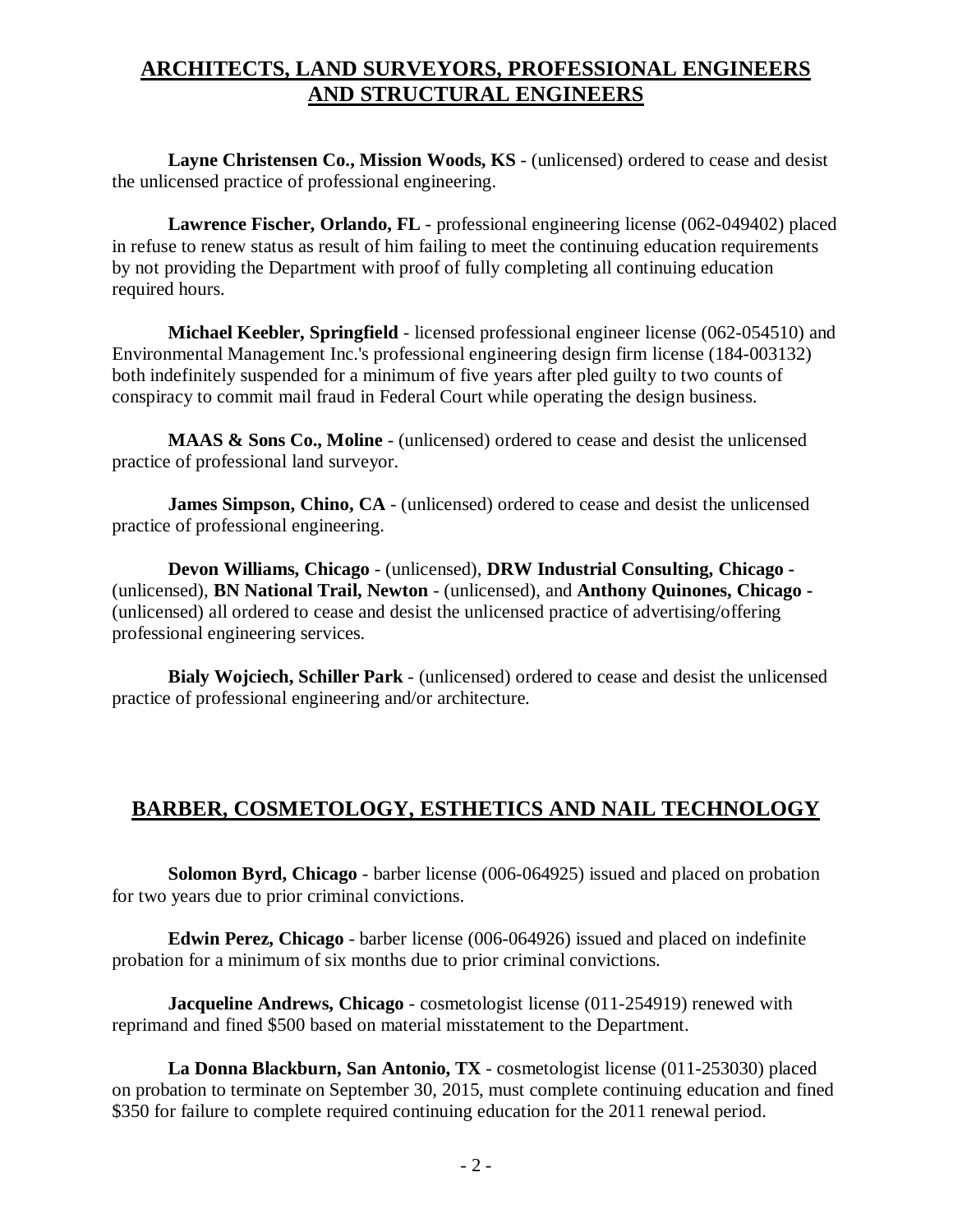**Kimberly Coleman, Chicago** - cosmetologist license (011-234367) reprimanded and fined \$600 for operating a salon without a salon license and aiding and assisting unlicensed practice.

**Raoul Hughes, Calumet Park** - cosmetologist license (011-196475) placed in refuse to renew status for being more than 30 days delinquent in the payment of child support.

**Crystal McAfee, Chicago** - cosmetologist license (011-269759) restored to ISAC probation after defaulted on an Illinois educational loan and has now entered into a repayment agreement; effective upon payment of fees and filing of forms.

**Kyle Roberson, Bolingbrook** - cosmetologist license (011app3473041) issued and placed on probation for one year based on felony conviction and unprofessional conduct.

**Eva Trella, Chicago** - esthetician license (131-010401) suspended for 30 days and fined \$5,000 based on having practiced esthetics prior to licensure. **Wax By Eva, Chicago** - salon license (189-015297) reprimanded and fined \$2,500 based on aiding and assisting the unlicensed practice of esthetics.

**Kimberly Buford, Chicago** - nail technician license (169-020533) reprimanded and fined \$250 for practicing on a lapsed license.

**Michelle Gomez, Chicago** - nail technician license (169-010348) renewed with reprimand and fined \$600 based on unlicensed practice.

**Linh Vuong, Algonquin** - nail technician license (169-018873) reprimanded and fined \$250 based on violation of regulations and for unprofessional conduct.

**Barber Season, Peoria** - barber shop license (189-016213) reprimanded and fined \$250 for operating shop prior to licensure and aiding and assisting unlicensed practice of an individual.

**Fadez and Bladez Barber Shop, Elgin** - shop license (189app3430261) and **Daniel Villanueva** (unlicensed) ordered to cease and desist the unlicensed practice as a barber shop and providing barber services.

**Kade African Hair Braiding, Chicago** - salon license (189-007189) assessed a \$250 civil penalty based on salon operation while in a non-renewed license status, and for unsanitary shop conditions.

**Kanza Salon Inc., Aurora** - salon license (189app3484259) issued with reprimand and fined \$1,000 after operated salon prior to licensure and for aiding and assisting unlicensed practice.

**D'Style World, Chicago** - (unlicensed) ordered to cease and desist the unlicensed operation of a shop/salon.

**Chesa Holman, Chicago** - (unlicensed) ordered to cease and desist the unlicensed practice of cosmetology.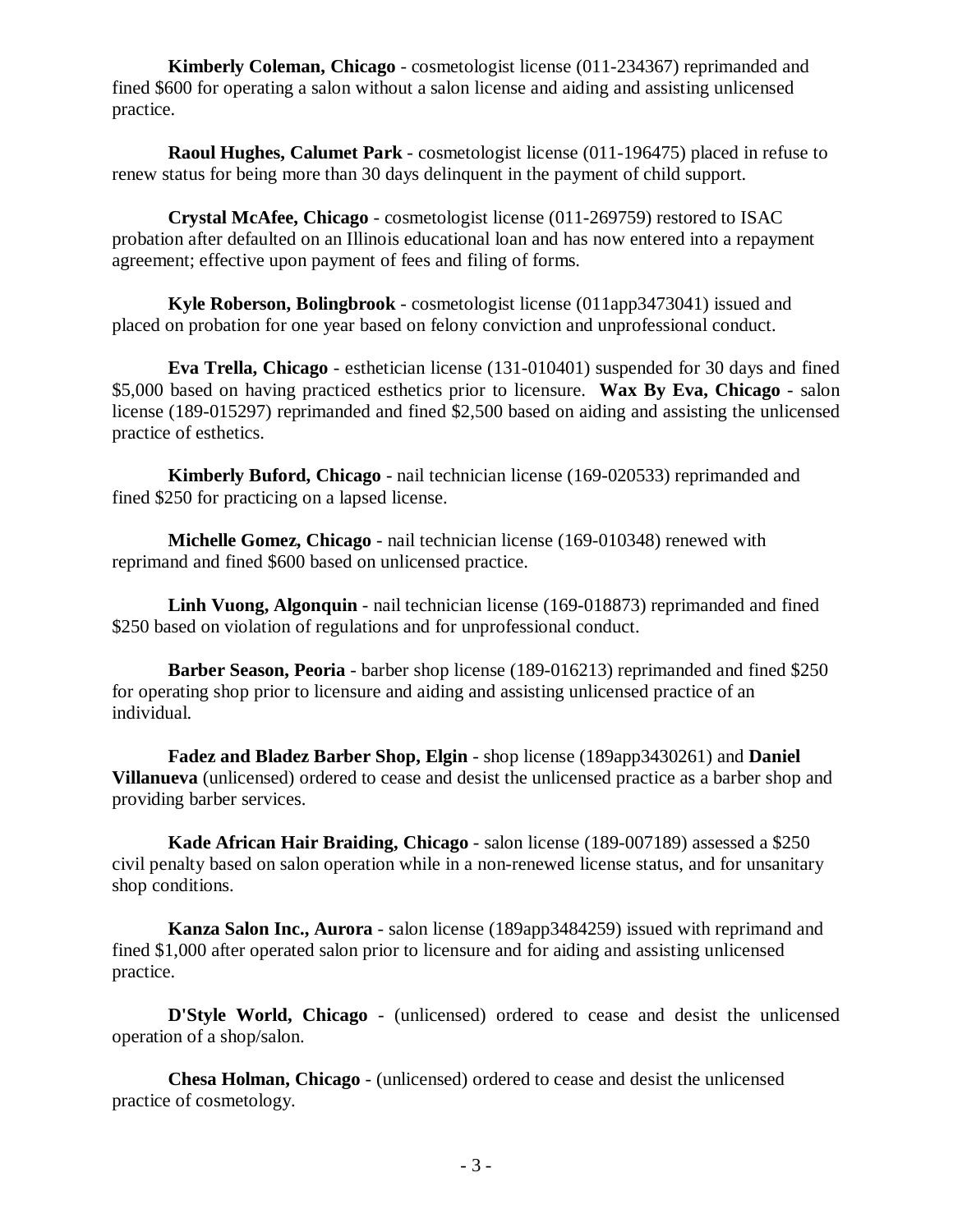**Jennifer Lesko, Chicago** - (unlicensed) ordered to cease and desist the unlicensed practice as an esthetician.

**Stacy Lott, Alorton** - (unlicensed) ordered to cease and desist unlicensed practice of cosmetology and/or barbering.

**Paul Mitchell, Kankakee** - (unlicensed) ordered to cease and desist the unlicensed practice of cosmetology and barbering.

**Cindy Nguyen, Marengo** - (unlicensed) ordered to cease and desist the unlicensed practice of nail technology.

**Tai Nguyen, Chicago** - (unlicensed) ordered to cease and desist the unlicensed practice of nail technology.

**Wydell Smith, Kankakee** - (unlicensed) ordered to cease and desist the unlicensed practice of cosmetology or barbering.

**Unique Blendz Barber Shop, Springfield** - (unlicensed) ordered to cease and desist based on the unlicensed shop/salon operation.

# **COLLECTION AGENCY**

**East Point Recovery Group Inc., Buffalo, NY** - collection agency license (017-021962) issued and placed on probation for five years due to credit worthiness as required and discipline by another jurisdiction.

**Law Enforcement Systems, LLC, Milwaukee, WI** - collection agency license (017app3465414) issued and placed on probation for two years based on a sister-state discipline.

**Santander Consumer USA, Dallas, TX** - collection agency license (017-021961) issued and placed on probation for one year due to a sister-state discipline.

**Stuart Lippman and Associates, Tucson, AZ** - (unlicensed) ordered to cease and desist the unlicensed practice as a collection agency.

## **DENTAL**

**Albert Andrew, Oswego** - dental license (019-017694) reprimanded and must complete additional continuing education hours after he failed to properly supervise an employee which resulted in the employee utilizing his credentials to fraudulently obtain controlled substances.

**Mukuka Kapilikisha, Chicago** - dental license (019app3406323) issued with reprimand due to a sister-state discipline in the state of Indiana.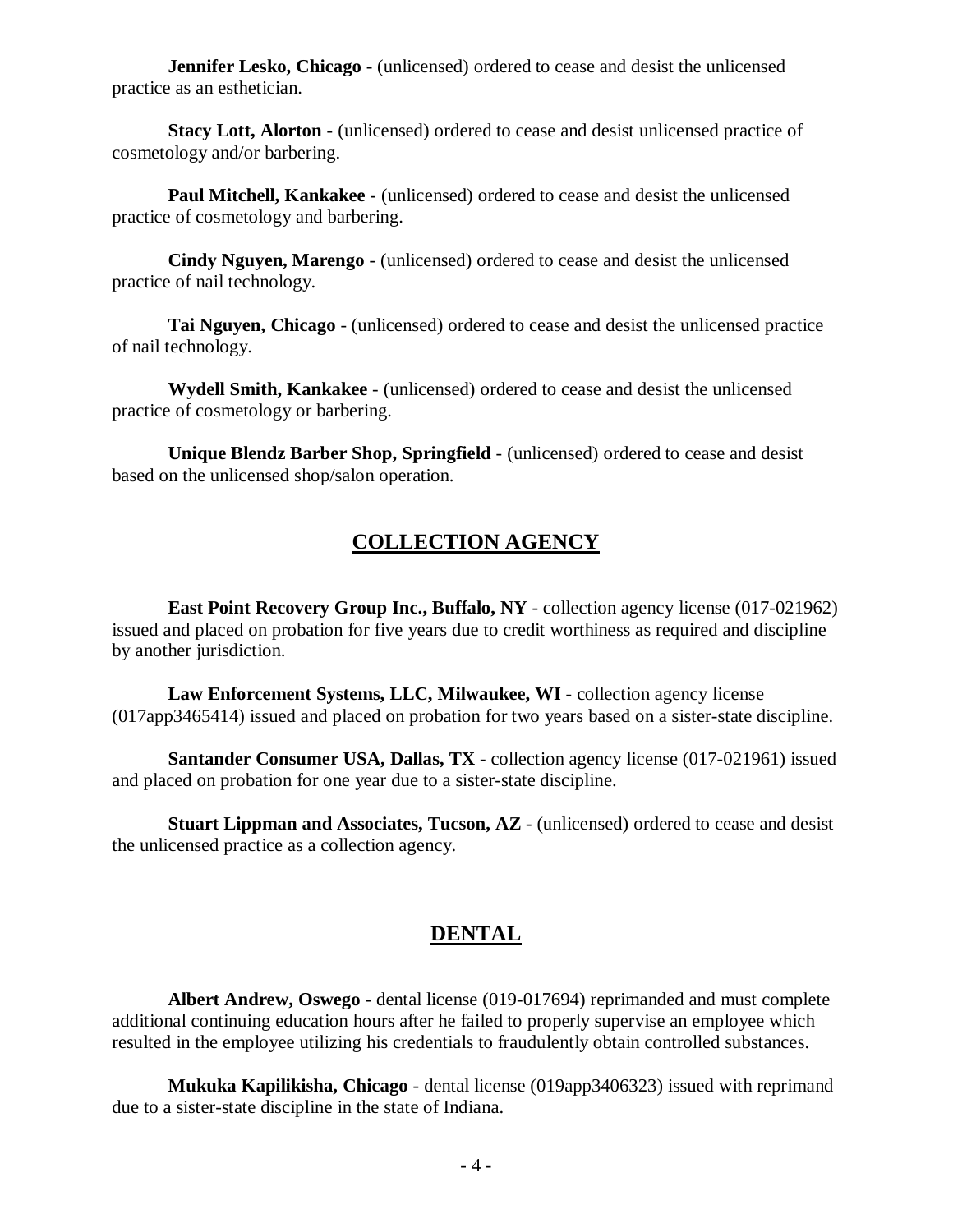**Geoffrey Partlow, Carbondale** - dental license (019-026656) restored to probation after defaulted on an Illinois educational loan and has now entered into a repayment agreement.

## **DETECTIVE, ALARM, SECURITY, FINGERPRINT VENDOR AND LOCKSMITH**

The following individuals' permanent employee registration cards were placed in refuse to renew status due to criminal conviction history and failure to disclose: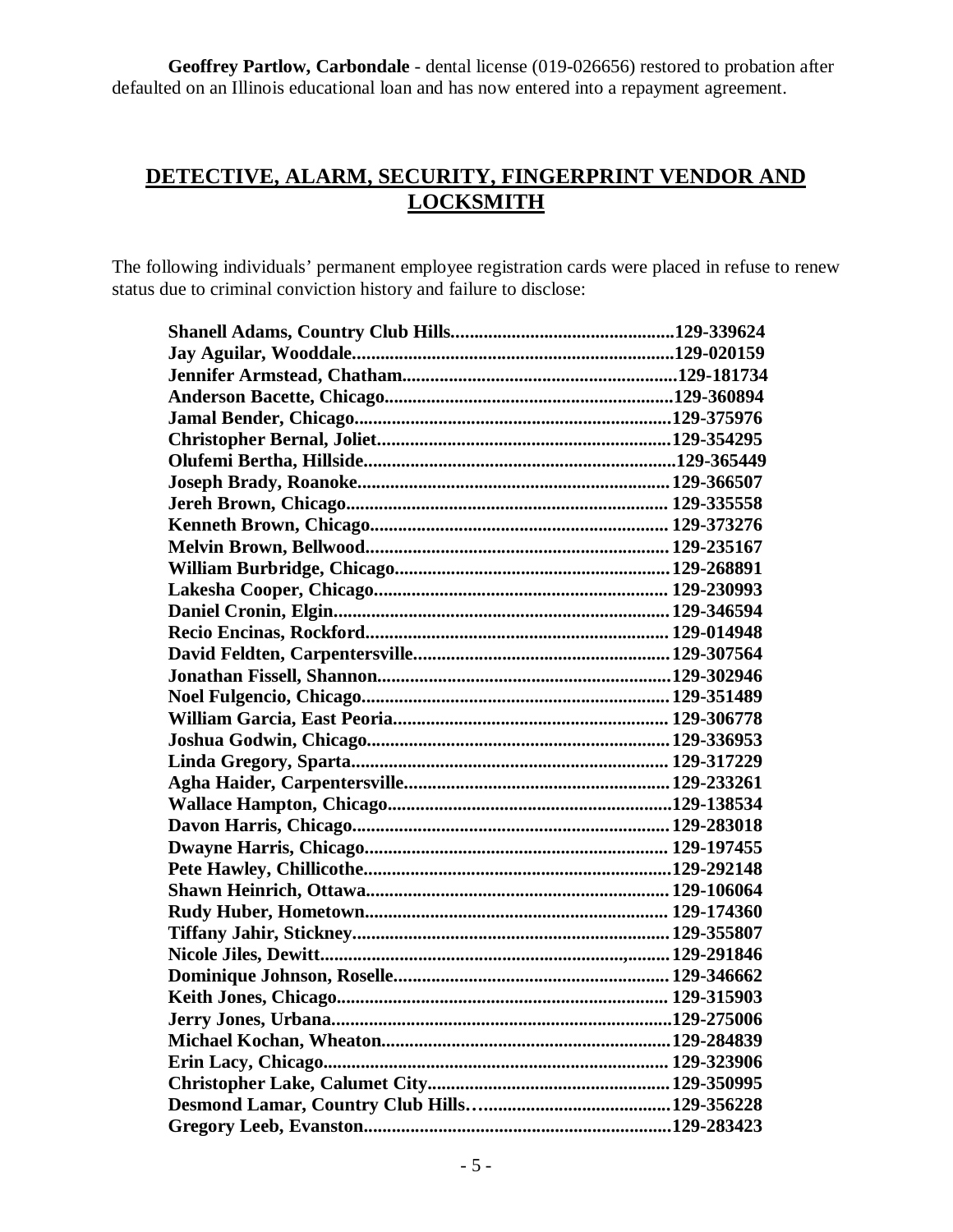**Jonathan Agnew, Hillside** - permanent employee registration card (129-334973) suspended for being more than 30 days delinquent in the payment of child support.

**Timesha Ballard, Chicago** - permanent employee registration card (129-391326) issued and placed on probation for two years due to criminal conviction.

**Clinton Banks, Chicago** - permanent employee registration card (129app3444254) issued and placed on probation for two years as a result of multiple felony convictions between the years of 1986-2010.

**Keith Beal, Chicago** - permanent employee registration card (129-391327) issued and placed on probation for two years due to criminal conviction.

**Lashanda Burch, Chicago** - permanent employee registration card (129-374287) placed on probation for one year due to criminal convictions and effective upon payment of fees and filing of forms.

**Deneshea Burrell, Chicago** - permanent employee registration card (129-391328) issued and placed on probation for one year due to criminal conviction.

**Alphonso Jackson, Chicago** - permanent employee registration card (129app3463276) issued and placed on indefinitely probation for a minimum of five years; prohibited from any and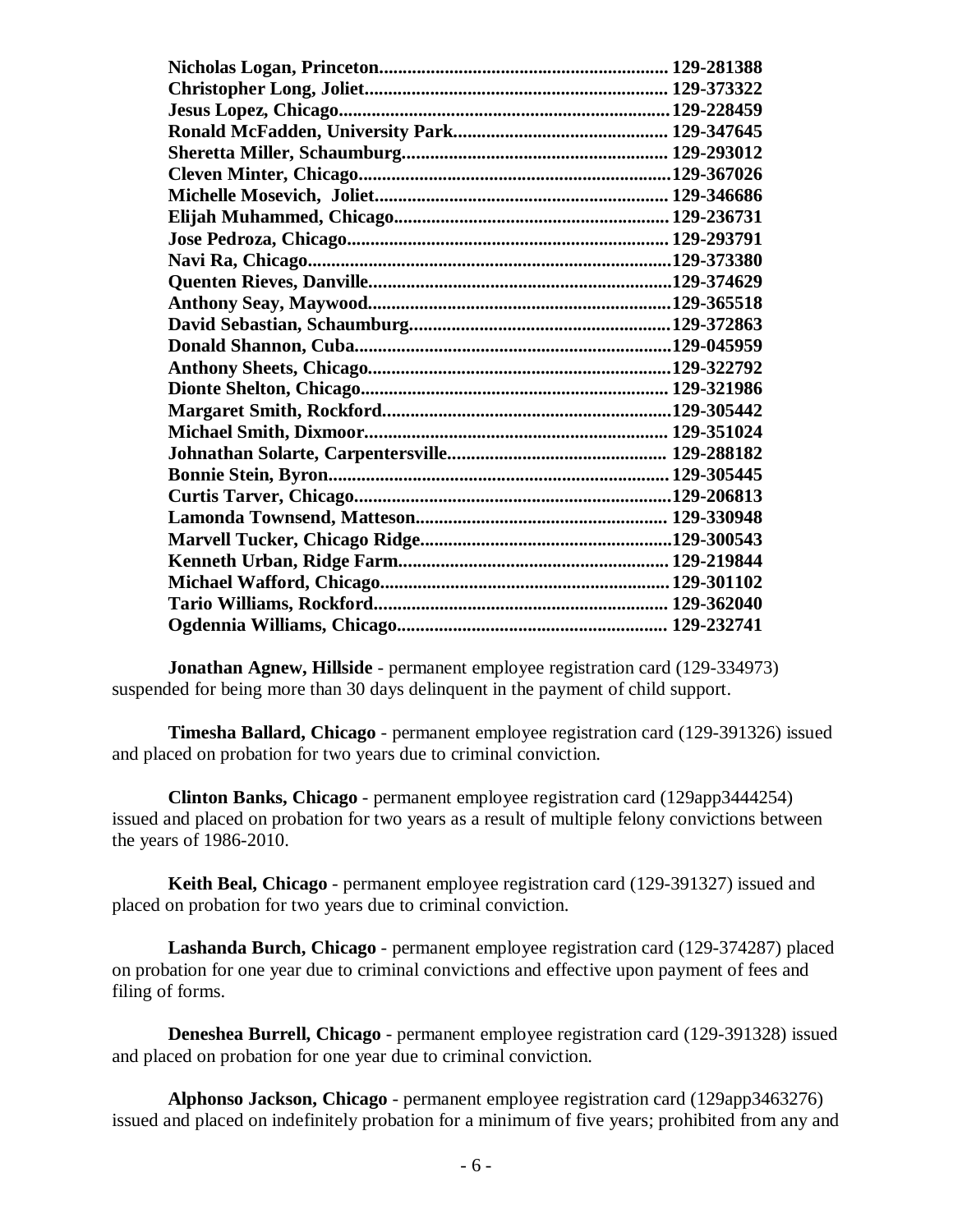all activities related to installation of alarm systems as result of multiple arrests and convictions between the years of 1986 and 2011.

**Marcus Johnson, Ford Heights** - permanent employee registration card (129-391329) issued and placed on probation for one year due to criminal conviction.

**Brian Kane, Lisle** - permanent employee registration card (129-391417) issued and placed on probation for one year due to criminal conviction.

**Joseph Karmia, Woodridge** - permanent employee registration card (129-217455) reprimanded and licensed security contractor agency license (122-001005) fined \$1,500 for practicing on a non-renewed license.

**John Lecoure, Chicago** - permanent employee registration card (129-349738) suspended for being more than 30 days delinquent in the payment of child support.

**William MacDuff, Palatine** - permanent employee registration card (129-245555) placed on probation for one year due to criminal conviction.

**Wayne McClora, Sun River Terrace** - permanent employee registration card (129- 391319) issued and placed on probation for one year due to criminal conviction.

**Petrit Nadzaku, Chicago** - permanent employee registration card (129-348484) indefinitely suspended for a minimum of one year as result of failing to report an arrest and conviction to the Department for Manufacture and Delivery of Controlled Substance within 30 days after the occurrence.

**Napolean Nicholes, Chicago** - permanent employee registration card (129-391323) issued and placed on probation for two years due to criminal conviction and falsifying application.

**Kaaliq Reed, Chicago** - permanent employee registration card (129-391322) issued and placed on probation for one year due to criminal conviction and falsifying application.

**Albert Smith, Chicago** - permanent employee registration card (129-245620) suspended for being more than 30 days delinquent in the payment of child support.

**Eric Smith, Hazel Crest** - permanent employee registration card (129-391324) issued and placed on probation for one year due to criminal conviction.

**Lacey Smith, Chicago** - permanent employee registration card (129-391325) issued and placed on probation for two years due to criminal conviction.

**Howard Webster, Chicago** - permanent employee registration card (129-353889) placed on probation for one year due to criminal conviction.

**Amanda Kubitz, Creal Springs** - (unlicensed) ordered to cease and desist the unlicensed practice as a private detective.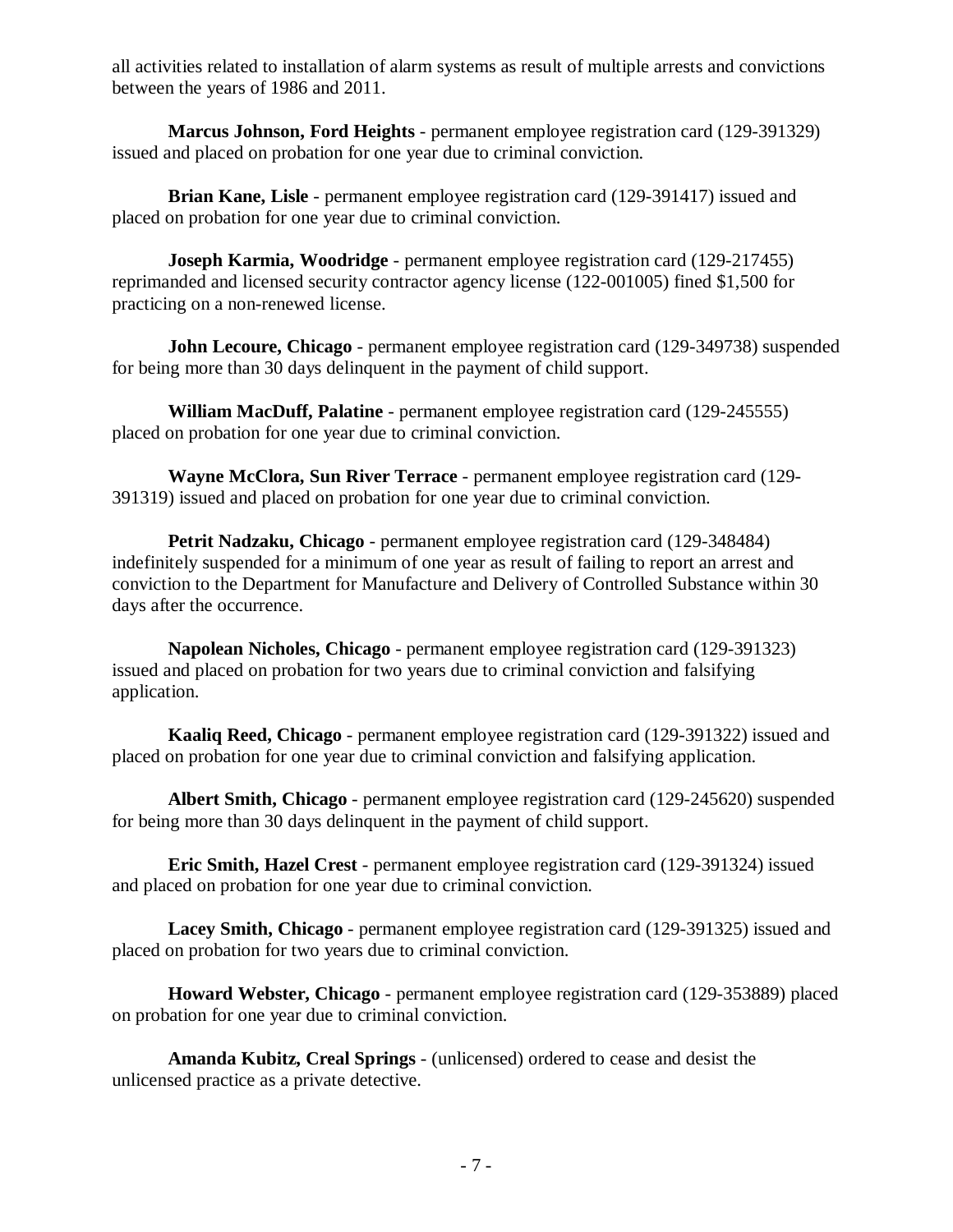**Lock E You, Chicago** - (unlicensed) ordered to cease and desist the unlicensed practice as a locksmith.

### **ENVIRONMENTAL HEALTH PRACTICE**

**Ram Ramaswamy, Wheaton** - (unlicensed) ordered to cease and desist the (unlicensed) practice as an environmental health practitioner and assessed a \$1,500 civil penalty.

### **MASSAGE THERAPY**

**Fengjiao Gao, Mundelein** - massage therapy license (227-009326) placed on nonreporting probation for two years and fined \$250 as a result of pleading guilty and being found guilty of a criminal misdemeanor charge for Prostitution.

**Nathaniel Pierantoni, Franklin Park** - massage therapist license (227-014373) automatically, indefinitely suspended for a minimum of 12 months due to violating the terms of Probation order.

**Stanley Sobor, Chicago** - massage therapist license (227-010940) suspended for being more than 30 days delinquent in the payment of child support.

**Andrea Welter, Sheridan** - massage therapist license (227-009675) placed in refuse to renew status as a result of criminal felony conviction for Unlawful Delivery of a Controlled Substance in March, 2015.

## **MEDICAL**

**Rouzbeh Ahmadian, Cleveland Heights, OH** - application for physician and surgeon license (036-app3353618) withdrawal is accepted after he was offered a position in a residency program in New York.

**Denise Crute, Rockford** - physician and surgeon license (036-092698) placed on indefinite probation for a minimum of two years based on her care and treatment of patients who underwent elective spinal surgeries as well as her failure to formal report to the Department a denial of her license in South Dakota.

**Gregory Dammann, Freeport** - physician and surgeon license (036-app3256289) issued and placed on probation to terminate on July 1, 2018, after he reported to the Department that in 2011 he became dependent upon pain medication prescribed to him after he underwent surgery and he diverted a controlled substance for his own use; in 2012, Respondent voluntarily began and successfully completed substance abuse treatment and resigned from the U.S. Army, and the Hawaii Medical Board placed his license on probation; in 2013, the Nebraska Board of Medicine issued a temporary medical permit to Respondent on a five year term of probation.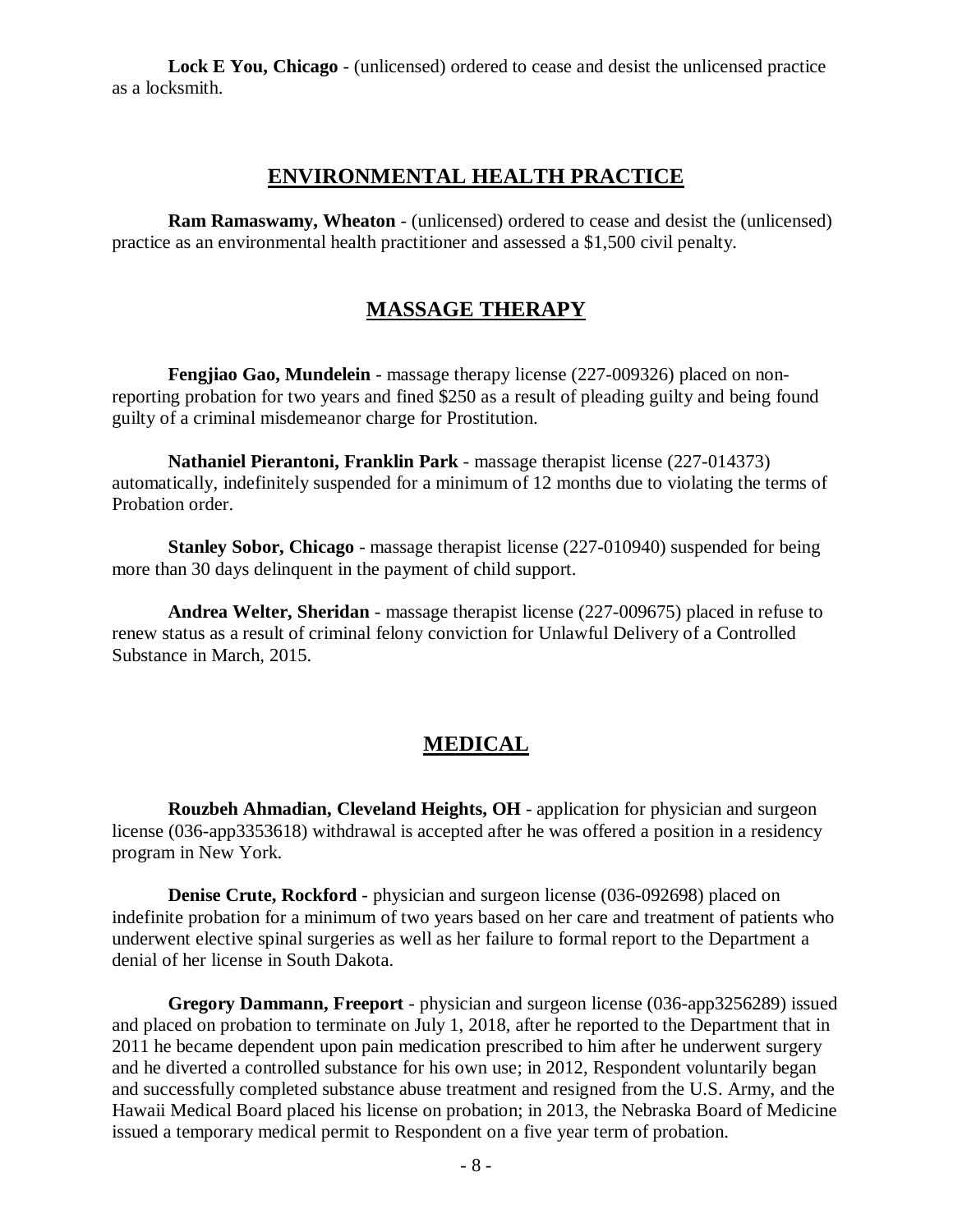**Kenneth Dols, Cornelius, NC** - physician and surgeon license (036-067713) placed on indefinite probation for a minimum of two years due to the inability to practice with reasonable judgment, skill, or safety.

**Maciej Drazkiewicz, Chicago** - physician and surgeon license (036-083034) reprimanded, required to take additional CME's and fined \$7,500 for ordering non-FDA approved medications for his practice.

**Edwin Ekong, Chicago** - physician and surgeon license (036-062189) reprimanded for failing to notify the Department that in March 2013, he entered into an Integrity Agreement with the Illinois Department of Healthcare and Family Services for three years.

**Douglas Frohlich, Chicago** - physician and surgeon license (036-074096) and controlled substance license (336-082304) indefinitely suspended for a minimum of two years for engaging in dishonorable, unethical or unprofessional conduct of a character likely to deceive, defraud or harm the public; and for the use of false, fraudulent, or deceptive statement in any document connected with practice under the Medical Practice Act.

**Michael Gonzales, Grenville, SD** - physician and surgeon license (036-053566) reprimanded due to a sister-state discipline in the state of North Dakota.

**Li Huang, Quincy** - physician and surgeon license (036-053121) and controlled substance license (336-017899) voluntarily, permanently surrendered for issuing prescriptions for Adderall without medical necessity for a patient of his practice.

**Jerry Jakimiec, Chicago** - physician and surgeon license (036-095319) and controlled substance license indefinitely suspended for engaging in a scheme to defraud Blue Cross/Blue Shield as well as to issue prescriptions for controlled substances without medical necessity to the patients of his practice.

**Vernon Klinefelter, Taylorville** - physician and surgeon license (036-068378) indefinitely suspended for a minimum of one year due to a board certified psychiatrist's findings that Respondent is mentally incompetent.

**Robert Kolbusz, Lombard** - physician and surgeon license (036-070368) indefinitely suspended after he was found guilty of multiple counts of mail and wire fraud.

**James Kresca, Champaign** - physician and surgeon license (036-055317) reprimanded and fined \$1,000 for prescribing several prescriptions for one of his employees without maintaining medical records of said prescriptions.

**Laura Kucinski, Coal City** - physician and surgeon license (036-131189) placed on indefinite probation for a minimum of two years and controlled substance license (336-092567) indefinitely suspended and agreed to voluntarily surrender her DEA Registration, for falsifying numerous prescriptions for controlled substances for personal use.

**Suk Lee, Chicago** - physician and surgeon license (036-048224) reprimanded for failure to diagnose breast cancer after a September 2006 abnormal mammogram of a patient.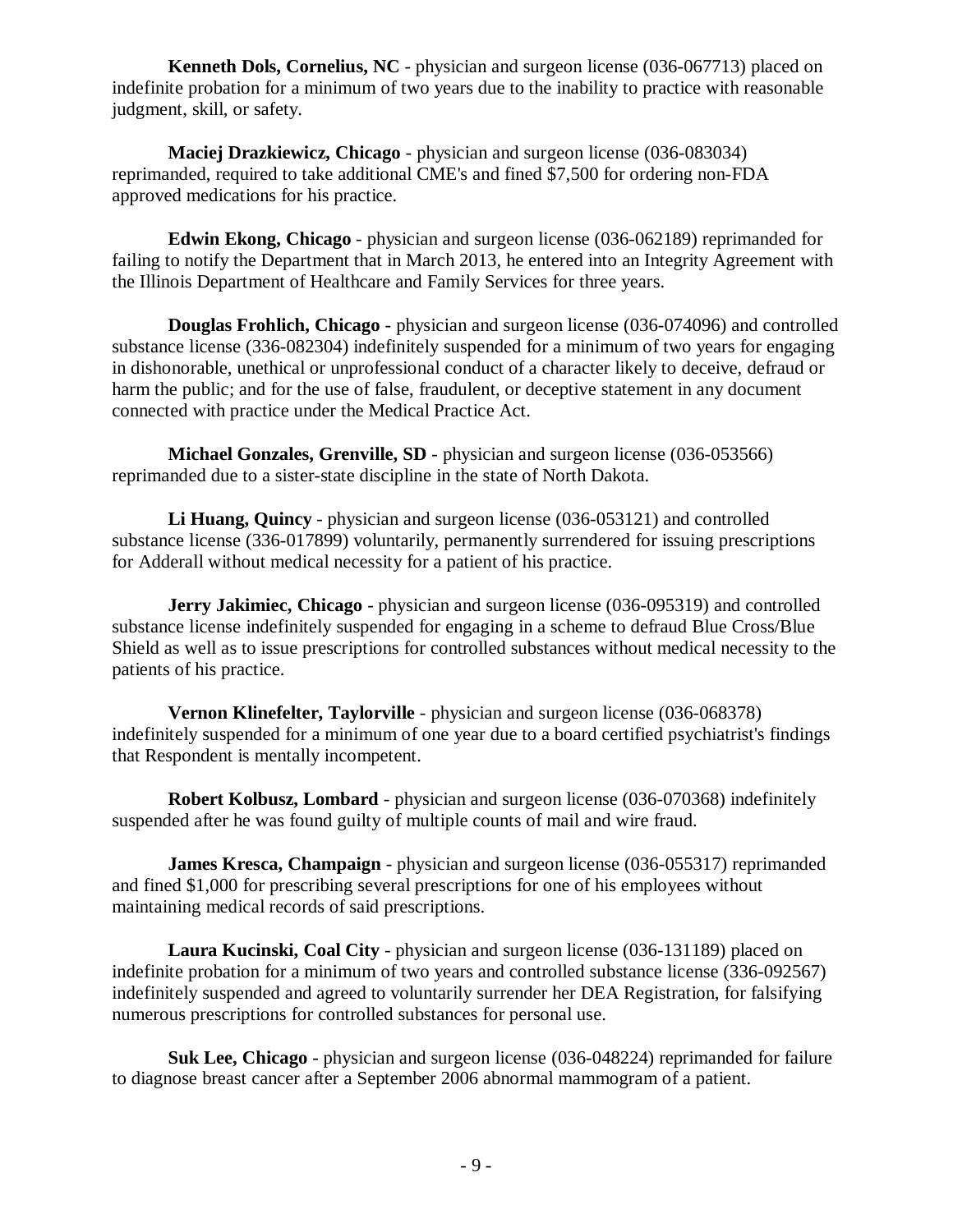**Tssy Lin, Niles** - physician and surgeon license (036-052509) permanently surrendered as of December 31, 2015 after his application to participate in the Medical Assistance Program was denied by the Illinois Department of Healthcare and Family Services.

**Gerald Lofthouse, Bolingbrook** - physician and surgeon license (036-058630) suspended for 30 days, followed by indefinite probation for a minimum of two years and fined \$3,000 for prescribing controlled substances to patients of his practice without proper evaluation and documentation.

**R. Deva Nathan, Winnetka** - physician and surgeon license (036-(043-661) reprimanded and fined \$5,000 for allegedly ordering non-FDA approved medications for his practice.

**Adrian Nica, Chicago** - physician and surgeon license (036-082690) indefinitely suspended for a minimum of one year due to unprofessional and immoral conduct.

**J. Jerry Rodos, Matteson** - physician and surgeon license (036-065839) reprimanded after his application as MAP provider was denied by Illinois Department of Healthcare and Family Services.

**Pravin Shah, Chicago** - physician and surgeon license (036-055245) and controlled substance license (336-019925) temporarily suspended for inappropriate prescribing of controlled substances.

**Jagdish Shah, Oak Brook** - physician and surgeon license (036-053083) permanently surrendered after he pled guilty to criminal charge related to healthcare fraud.

**Zofia Stevanovic, Chicago** - physician and surgeon license (036-(054-838) reprimanded, must complete remedial education and fined \$1,500 for treating family members without adequate documentation of said treatment.

**Thomas Sturdavant, Biloxi, MS** - physician and surgeon license (036-101742) reprimanded due to a sister-state discipline in the state of Mississippi.

**Jakub Tomczyk, Cleveland, TN** - physician and surgeon application (036-app3409907) withdrawn after Respondent received Department's Notice of Intent to Deny.

**Julian Ungar-Sargon, Chicago** - physician and surgeon license (036-115934) reprimanded for entering into Memorandum of Agreement (MOA) with the U.S. Department of Justice, Drug Enforcement Administration (DEA) in September 2013 and failing to notify the Department regarding said MOA.

**Oliver Crawford, Kingswinford, England** - chiropractor license (038-app3408837) issued with reprimand to reflect in 2011 the General Chiropractic Council of the United Kingdom imposed an admonishment on Respondent's chiropractor license because the Council found he had used language in his website that had the potential to put pressure on members of the public viewing the website to seek chiropractic care for babies and children.

**Chris Hoelscher, Bloomington** - chiropractor license (038-005189) temporarily suspended for unprofessional conduct and violating his probation, to wit: Respondent submitted falsified practice monitor reports to the Department's Probation Compliance Unit.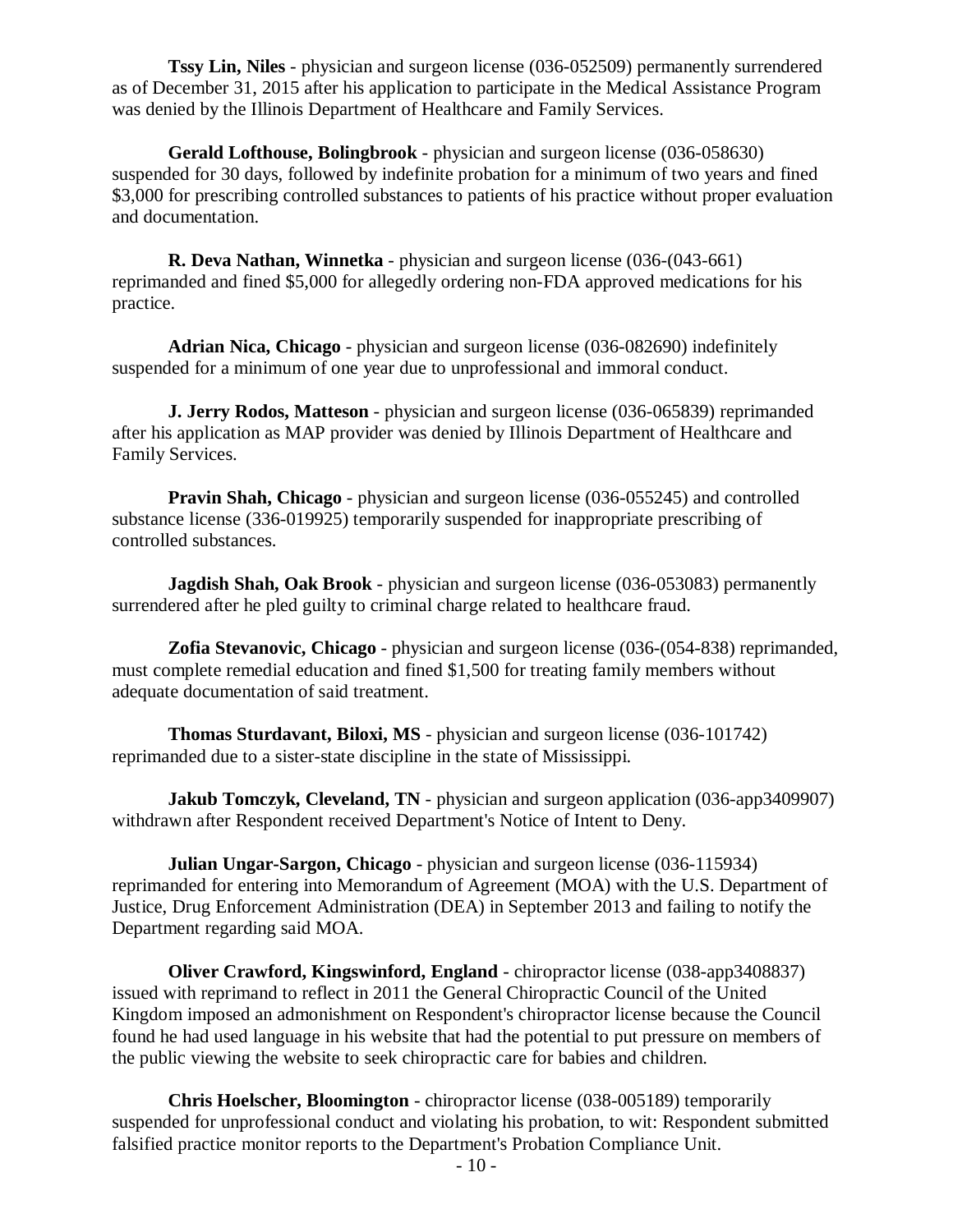**Neelesh Patel, Glenview** - chiropractor license (038-009385) indefinitely suspended for a minimum of one year and fined \$10,000 for engaging in health care fraud.

**Keith Potetti, Rockford** - chiropractor license (038-005879) automatically, indefinitely suspended for a minimum of one year for his failure to comply with the terms and conditions of the Department's on-going Indefinite Probation.

**Neil Sussman, Chicago** - chiropractor license (038-004276) permanently, voluntarily surrendered after he was charged with Possession of Child Pornography.

**Sonya Krause, Quincy** - physician assistant license (085-002241) reprimanded after in 2012 she failed to notice that a technician had prepared a syringe with the wrong contrast and Respondent injected that contrast into the patient.

**Michael Jennings, Naperville** - (unlicensed) ordered to cease and desist the unlicensed practice of medicine and assessed a \$10,000 civil penalty.

**F. Carol Kerr, Shabonier** - (unlicensed) ordered to cease and desist holding herself out to the public as being engaged in the diagnosis or treatment of physical or mental ailments.

# **NURSING**

**Vanessa Baxter, McHenry** - registered nurse license (041-415877) suspended for being more than 30 days delinquent in the payment of child support.

**Christopher Blume, Aurora** - registered nurse license (041-321530) automatically, indefinitely suspended for a minimum of 12 months due to a violation of probation.

**Wilford Bott, Springfield** - registered nurse license (041-200151) placed in refuse to renew status due to a sister-state discipline by the state of Iowa.

**Cynthia Causey, Crab Orchard, KY** - registered nurse license (041-425906) placed in refuse to renew status due to sister state disciplines in the states of Florida and Kentucky for theft of patient gift certificates.

**Michelle Chavez, Plainfield** - registered nurse license (041-265572) placed on indefinite probation with work restrictions for a minimum of three years for having obtained prescriptions for controlled substances without authorization while employed at a facility in the state of Illinois.

**Charmin Collins, Chicago** - registered nurse license (041-403990) placed in refuse to renew status due to a sister-state discipline by the state of Minnesota.

**Dawn Colliver, Lincoln** - registered nurse license (041-376416) reprimanded for failure, on one date, to comply with the policy and procedure of a facility in the state of Illinois, regarding the charting of patient records.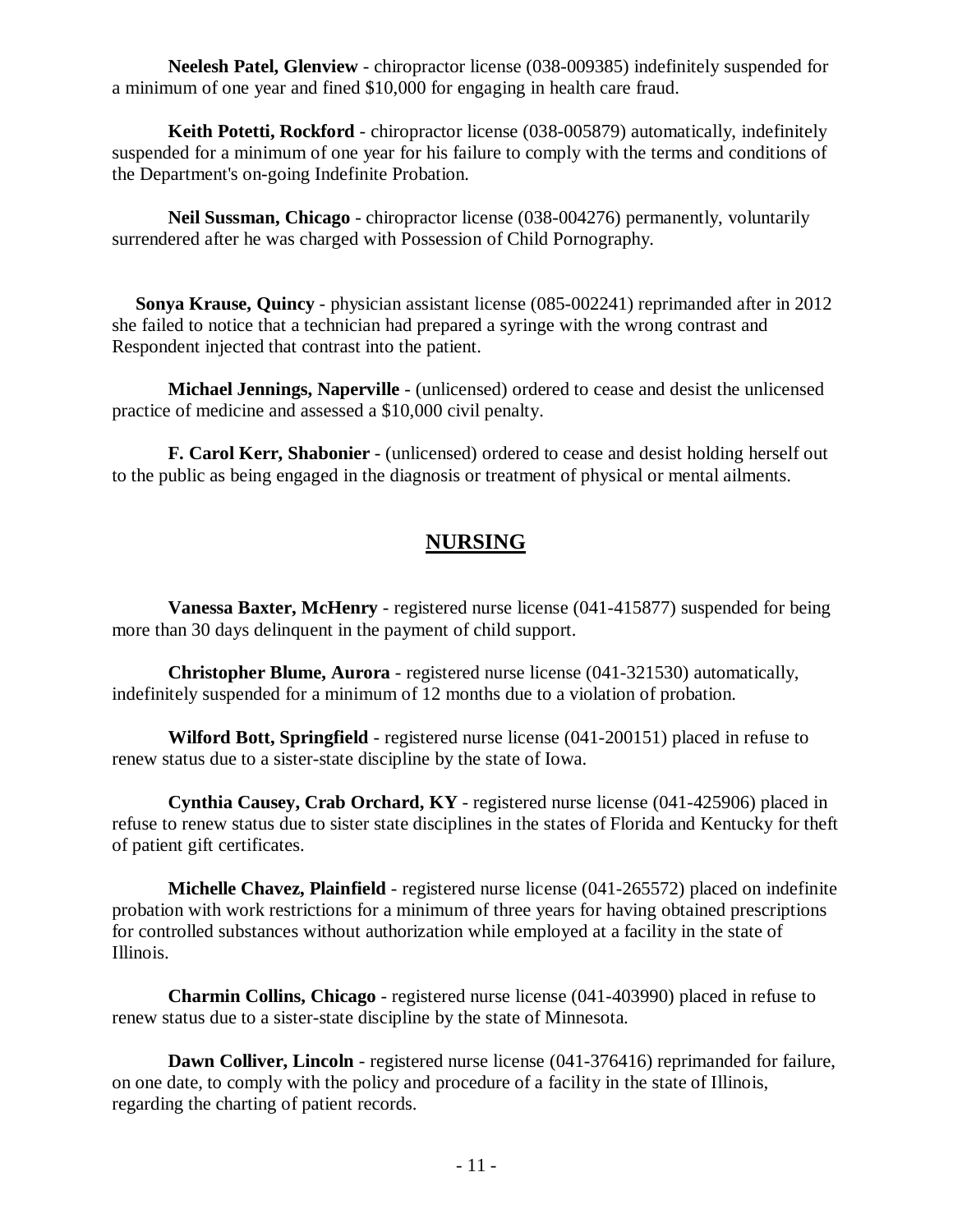**Julie Coronado, Hastings, FL** - registered nurse license (041-329950) placed in refuse to renew status due to sister-state discipline by the state of Florida.

**Janet Day, Wyanet** - registered nurse license (041-245865) reprimanded due to a sisterstate discipline in the state of California.

**Sarah Demetre, Morton** - registered nurse license (041-376857) placed in refuse to renew status due to a sister-state discipline in the state of California.

**Donna Erio, Jacksonville Beach, FL** - registered nurse license (041-337085) placed in refuse to renew status due to a sister-state discipline in the state of California based on Ohio and Florida.

**Siobhan Fox, Midlothian** - registered nurse license (041-354805) reprimanded for improper disposal of controlled substances.

**Kathleen Gingery, Warrenville** - registered nurse license (041-385495) placed in refuse to renew status due to a sister-state discipline by the state of Iowa.

**Mara Hall, Spring Grove** - registered nurse license (041-348914) placed in refuse to renew status due to a sister-state discipline by the state of Arizona.

**Lisa Helton, Paducah, KY** - registered nurse license (041-365923) placed in refuse to renew status due to a sister-state discipline by the state of Kentucky.

**Diane Hiller, Winneconne, WI** - registered nurse license (041-222792) placed in refuse to renew status due to sister-state discipline in the state of Wisconsin.

**Jan Klein, Chicago** - nurse license (041-395361) registered placed on probation for one year due to a sister-state discipline in the state of Arizona.

**Nicole Lanter, Troy** - registered nurse license (041-309507) indefinitely suspended for a minimum of six months due to a sister-state discipline by the state of Missouri.

**Tracy McRaven, Naperville** - registered nurse license (041-app3482554) issued with reprimand due to a sister-state discipline by the states of Arkansas and Texas.

**Doris Mixon, Chicago** - registered nurse license (041-266007) indefinitely suspended for a minimum of three years and fined \$10,000 for having engaged in a sexual relationship with a patient, having borrowed funds from the patient, and having failed to report being terminated from a facility in the state of Illinois.

**Mark Scanlon, Hickory Hills** - registered nurse license (041-339937) indefinitely suspended for sending graphic, sexual messages to, soliciting sex acts from, and sending a photograph of his penis to an 11 year-old acquaintance.

**Elyn Taylor, Chicago** - registered nurse license (041-379455) placed in refuse to renew status due to a sister state discipline in the state of Ohio.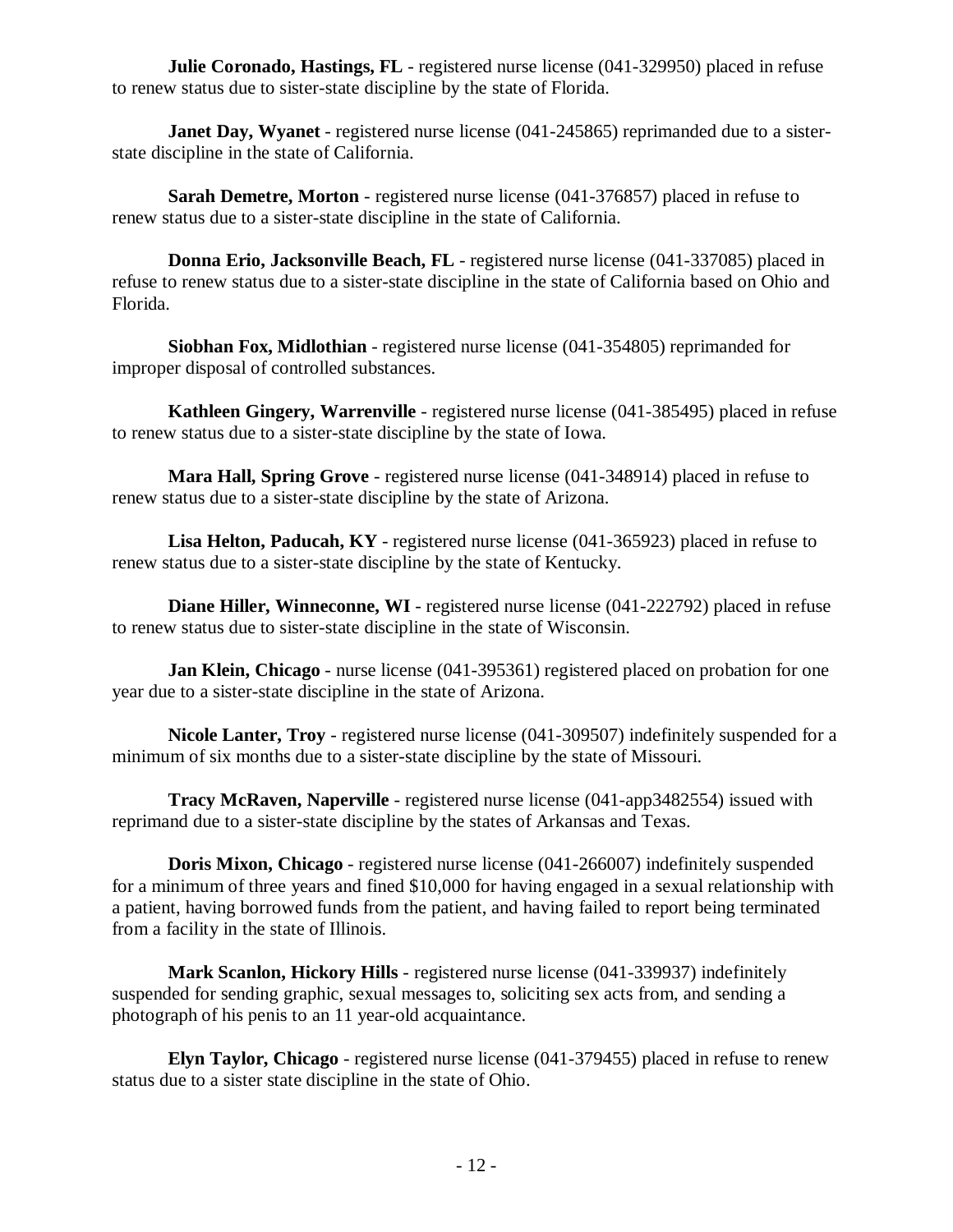**Amanda Tippett, Chillicothe** - registered nurse license (041-409786) placed on indefinite probation with work restrictions for a minimum of three years for having been arrested for possession of controlled substances.

**Cecil Webb, University Park** - registered nurse license (041-212133) placed in refuse to renew status due to a sister-state discipline by the state of California.

**Lasheryl Williams, Hobart, IN** - registered nurse license (041-338984) reprimanded due to a sister-state discipline in the state of Indiana.

**Lisa Winegardner, Williston, FL** - registered nurse license (041-258862) indefinitely suspended due to a sister-state discipline in the state of Florida.

**Lisa Zdunczyk, Stickney** - registered nurse license (041-365321) automatically, indefinitely suspended for a minimum of 12 months due to a violation of probation.

**Tawnya Alsup, Warrensburg** - licensed practical nurse license (043-102865) indefinitely suspended for a minimum of six months after being convicted of two counts of possession of methamphetamine, aggravated DUI, not having a driver's license, driving on a suspended license, DUI, knowingly damaging property, and possession of a controlled substance.

**Lavonne Burke, Stockton** - licensed practical nurse license (043-102210) reprimanded as a result of having failed to follow policy and procedure at a facility in the State of Illinois regarding wasting of Xanax medication.

**Carol Cokes, Chicago** - licensed practical nurse license (043-038-213) placed in refuse to renew status following her failure to chart 128 doses of controlled substances.

**Desiree Duncan, Springfield** - licensed practical nurse license (043-086126) placed in refuse to renew status due to a sister-state discipline by the state of Missouri.

**Susan Dunham, Decatur** - licensed practical nurse license (043-107920) placed on indefinite probation with work restrictions for a minimum of three years for having diverted controlled substances for personal use.

**Matthew Dunlap, Lawrenceville** - licensed practical nurse license (043-102069) placed in refuse to renew status due to a sister-state discipline by the state of Oklahoma.

**Heather Laird, Allerton** - licensed practical nurse license (043-110108) indefinitely suspended for a minimum of three years after being terminated from her place of employment and voluntarily surrendered her North Dakota practical nurse license for several complaints of patient abuse.

**Rosa Martinez, Cicero** - licensed practical nurse license (043-103119) placed in refuse to renew status for having engaged in unprofessional conduct, specifically by committing retail theft.

**Joanna Reed, Waverly, IA** - licensed practical nurse license (043-083753) placed in refuse to renew status due to a sister-state discipline by the state of Iowa.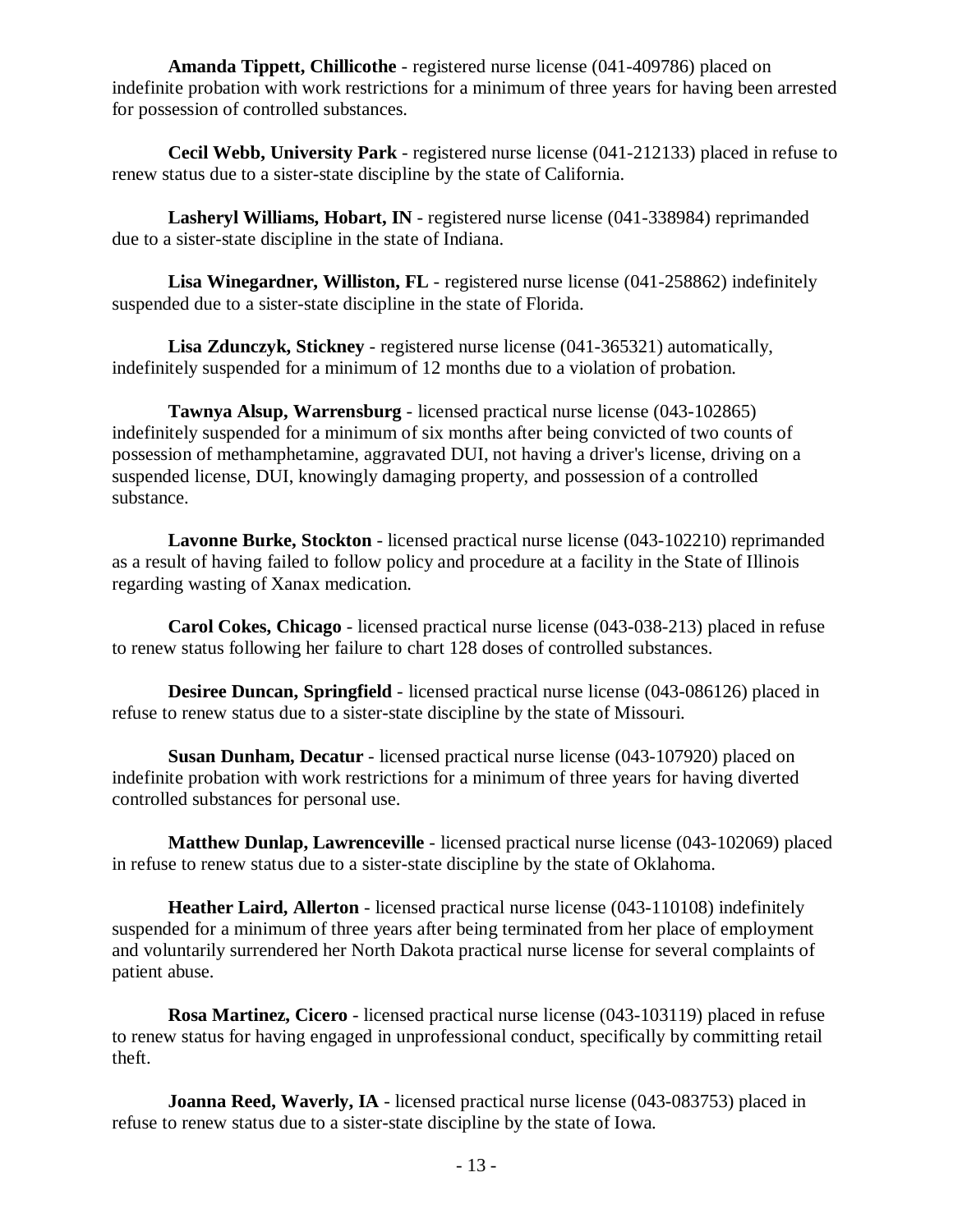**Norma Reeves, Springfield** - licensed practical nurse license (043-(049-520) restored to indefinite probation with work restrictions for a minimum of three years and effective upon payment of fees and filing of forms.

**Josie Schimmelpfenning, Neoga** - licensed practical nurse license (043-111085) placed on indefinite suspension based on diversion of a controlled substance and falsification of medical records.

**Kimberly Sheppard, Racine, WI** - licensed practical nurse license (043-116113) placed in refuse to renew status due to a sister-state discipline in the state of Wisconsin.

**Diane Walker, Normal -** advance practice nurse license (209-011629) placed on indefinite probation with work restrictions for a minimum of one year due to having been terminated by her nursing employer due to exceeding her prescriptive authority in violation of her collaborative agreement with the facility.

# **PHARMACY**

**Teresea Baker, Mapleton** - pharmacy technician license (049-212488) placed in refuse to renew status for having diverted controlled substances from her employer.

**Amanda Henthorn, Tilton** - pharmacy technician license (049-186616) placed in refuse to renew status for diversion of controlled substances.

**Marie Kelderhouse, Crestwood** - pharmacy technician license (049-216294) placed in refuse to renew status due to her diverting controlled substances from her employer.

**Lyndi Kelley, Danville** - pharmacy technician license (049-220284) placed in refuse to renew status after she diverted controlled substances from her employer and was subsequently arrested for said conduct.

**Daniel Molina, Rolling Meadows** - pharmacy technician license (049-219476) placed in refuse to renew status after he diverted controlled substances from his employer.

**Elisabeth Perez, Orland Park** - pharmacy technician license (049-153850) suspended for seven days for diversion of controlled substances.

**Deanna Williams, Naperville** - pharmacy technician license (049-166527) placed in refuse to renew status for being terminated from employment for diversion of controlled substances.

**Pharmerica Midwest LLC, Urbandale, IA** - pharmacy license (054-018679) and controlled substance license (320-010953) restored on indefinite probation for a definite period ending March 11, 2016 for multiple disciplines in the state of Iowa.

**Prime Therapeutics LLC, Albuquerque, NM** - pharmacy license (054-017910) reprimanded due to a sister-state discipline in the state of Maine.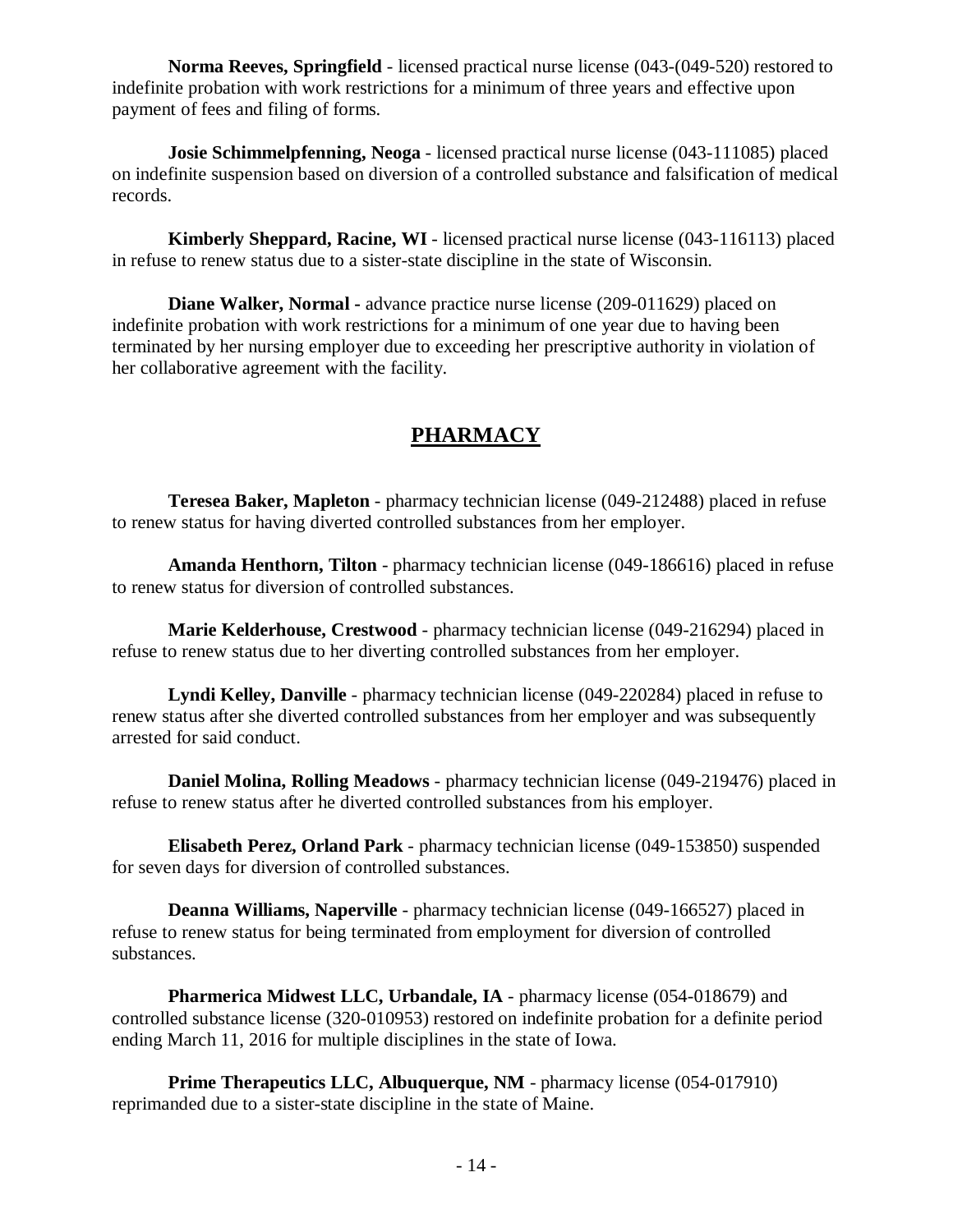### **PHYSICAL THERAPY**

**Ramses Rivera, Bolingbrook** - physical therapist license (070-012990) placed in refuse to renew status for deficient recordkeeping and improper billing of physical therapy services.

#### **REAL ESTATE**

**Sheila Blockson, Orland Park** - real estate managing broker license (471-009362) fined \$500 for failing to respond to requests by the Department for additional documentation following an office examination.

**Ricky Davis, Rockford** - real estate managing broker license (471-013255) reprimanded and fined \$3,500 for engaging in misrepresentation, unprofessional conduct, and failing to obtain proper agency disclosure agreement in connection with a real estate transaction.

**Diane Gottlieb, Chicago** - real estate managing broker license (471-011211) restored to probation for two years and restricted from practicing as a sole-proprietor and from sponsoring other licensees while on probation effective upon payment of fees and filing of forms.

**Barbara Szymanska,** Chicago - real estate managing broker license (471-016254) indefinitely suspended and fined \$1,000 for violating her Non-Disciplinary Order.

**Raul Bautista, Pingree Grove** - real estate broker license (475-106273) voluntarily surrendered following his failure to complete continuing education requirements.

**Patrick Brugh, Glen Ellyn** - real estate broker license (475-110906) voluntarily surrendered following his failure to complete continuing education requirements.

**Nancy Hackel, Crete** - real estate broker license (475-134261) fined \$500 for engaging in licensed real estate activities for someone other than her sponsoring broker.

**Robert Lisk, Lincolnshire** - real estate broker license (475-129031) reprimanded and must complete coursework for engaging in licensed activities on behalf of a company that was not his sponsoring broker and aiding and abetting the (unlicensed) practice of real estate.

**Constance Paek, Chicago** - real estate broker license (475-151095) revoked due to a finding of guilty of the felony offense of wire fraud.

**Ray Urrutia, Aurora** - real estate broker license (475-129497) indefinitely suspended and fined \$1,500 for conducting real estate activities while his license was not active, for failing to complete continuing education, and for using an email address and other identifiers from a previous sponsor while he was sponsored by another.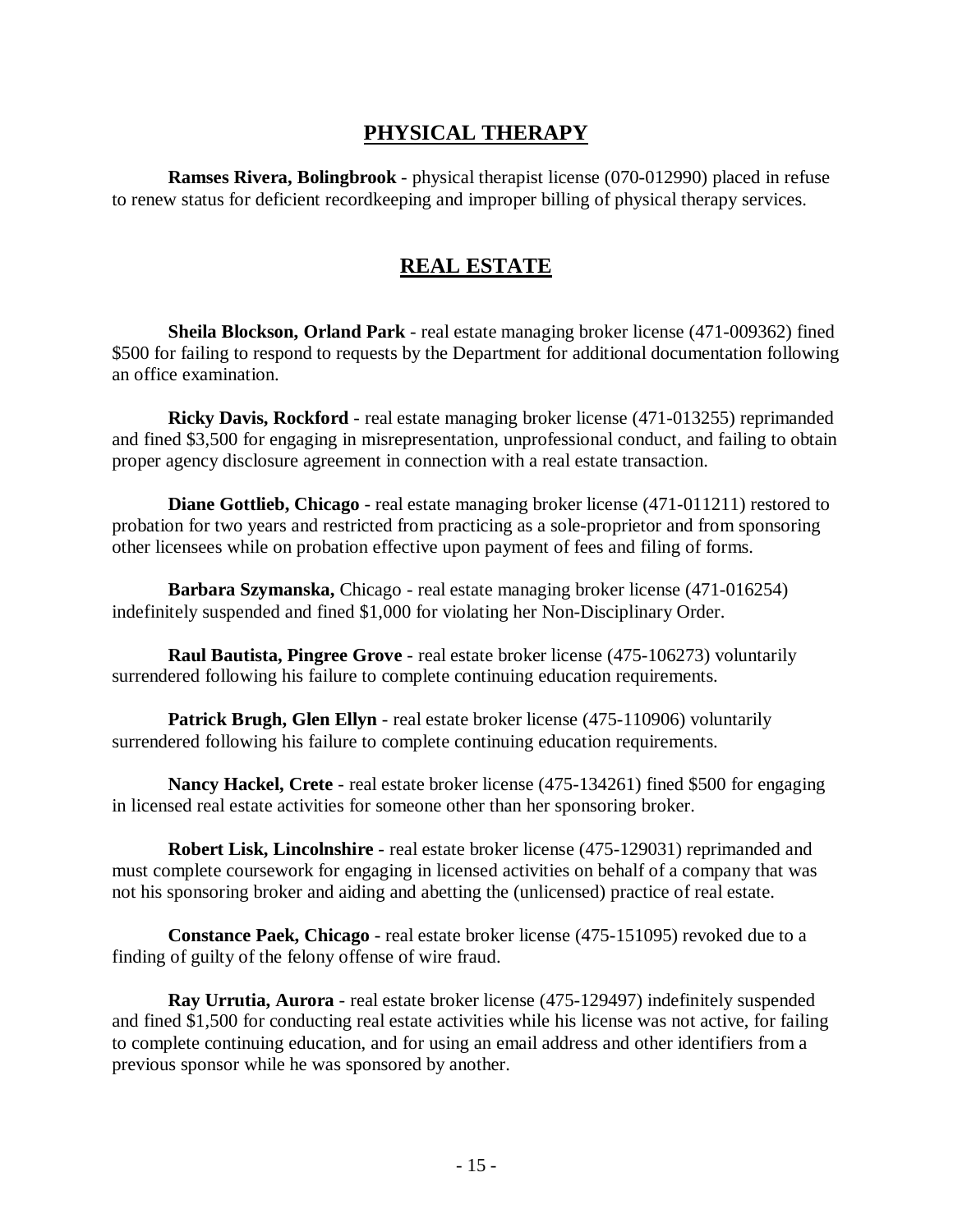**Dynasty Group Realty, Cicero** - real estate broker corporation license (478-026208) and **Kandy J. Brito, Cicero -** real estate managing broker license (471-015616) indefinitely suspended for a minimum of six months and EACH fined \$5,000 for Dynasty failing to properly sponsor Brito, for failing to have a proper written employment agreement with Brito and for failing to correct several non-compliance issues, including: failing to maintain records for five years and failing to disclose important reports about a listed property; and Brito for failing to comply with requests of the Department and for being employed by Dynasty and performing real estate activities for Dynasty while not properly being sponsored by Dynasty.

**Labra Group Realtors, LLC, Aurora** - real estate limited liability firm licensed (481- 011467) fined \$5,000 and ordered not to maintain an escrow account, trust account, or hold earnest monies for a period of two years for failing to supervise licensees and failing to maintain escrow records.

**Patrick Maher, Orland Park** - general real estate appraiser license (553-001374) fined \$2,000 for performing an appraisal report that contained significant errors and omissions.

**Steven Zawaski, Western Springs** - real estate appraiser license (553-000232) indefinitely suspended after made a series of errors or omissions contributing to misleading appraisal reports.

**Capital Management Deluxe, Chicago** - (unlicensed) ordered to cease and desist the (unlicensed) practice of real estate by advertising, rental and sales of timeshare properties.

**United Group Holding, Chicago** & Chicago - (unlicensed) United and Resale and Rental Marketing Group ((unlicensed)) ordered to cease and desist.

# **ROOFING CONTRACTORS**

**Adams Roofing Professionals Inc., Elk Grove Village** - roofing contractor license (104-001529) reprimanded and fined \$3,000 based on aiding and assisting the (unlicensed) practice of roofing contracting.

**Adkisson Construction Contractors, Tuscola** - roofing contractor license (104-015170) reprimanded and fined \$2,500 for aiding and abetting (unlicensed) practice.

**Armor Shield Construction, Inc., Lombard** - roofing contractor license (104-009512) reprimanded and fined \$2,500 for aiding and abetting (unlicensed) practice.

**Calcott Roofing Inc., Edwardsville** - roofing contractor license (104-016477) placed in refuse to renew status based on incompetence in roofing practice and for unprofessional conduct.

**Ricky Jones, Kankakee** - roofing contractor license (104-004190) reprimanded and fined \$2,500 based on aiding and assisting the (unlicensed) practice of roofing contracting.

**TM&S Construction & Remodeling Inc., Schaumburg** - roofing contractor license (104-016912) reprimanded and fined \$1,000 due for engaging in the practice of roofing prior to licensure.